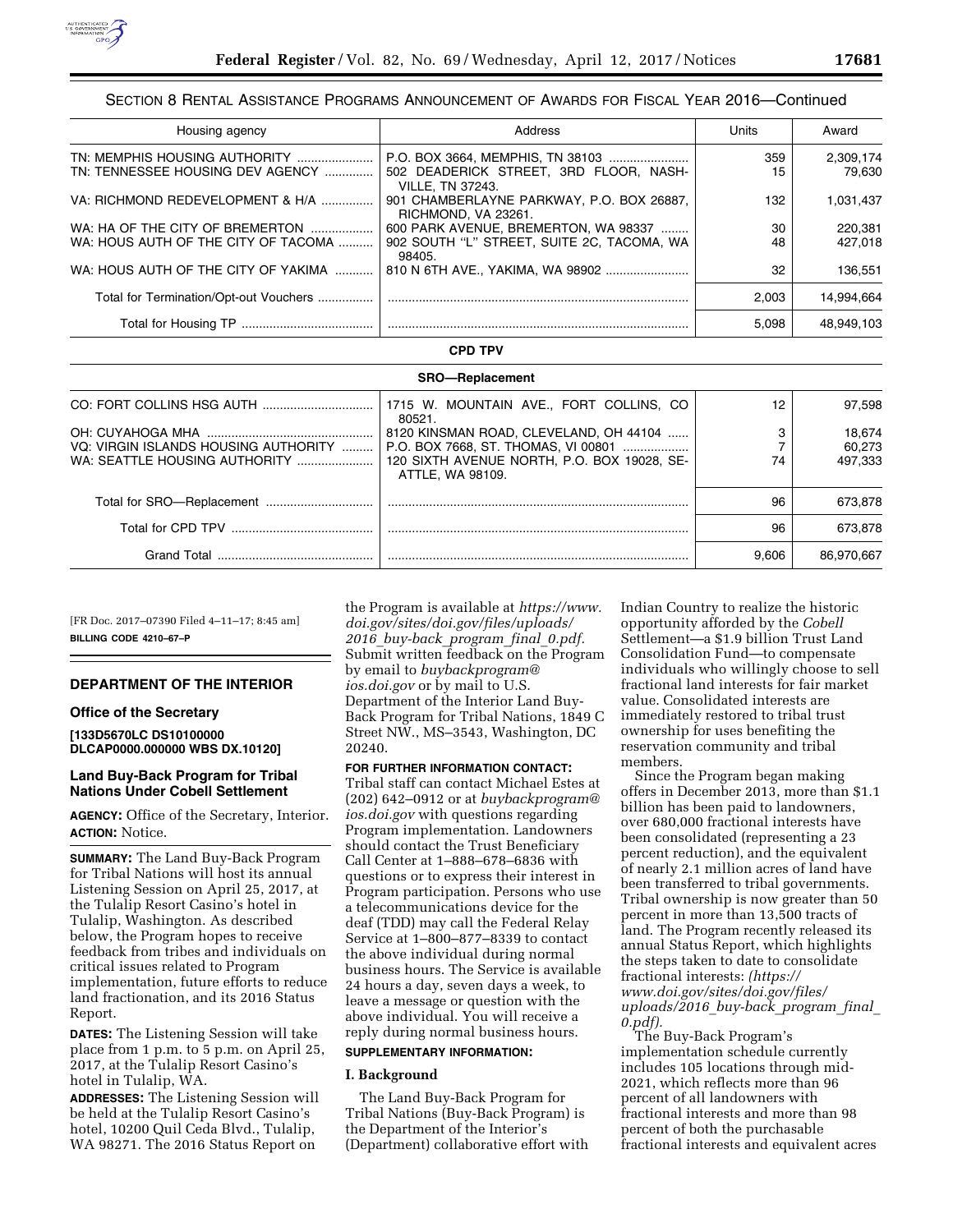in Program-eligible areas: (*[https://](https://www.doi.gov/buybackprogram/program-implementation-schedule) [www.doi.gov/buybackprogram/program](https://www.doi.gov/buybackprogram/program-implementation-schedule)[implementation-schedule](https://www.doi.gov/buybackprogram/program-implementation-schedule)*).

Even with the Program's significant progress to date—and the results expected through its congressional funding authorization in 2022—the resources created by the *Cobell*  Settlement will not be sufficient to purchase all fractional interests across Indian Country. Sustained Departmental, congressional, and tribal attention will be necessary to address fractionation and maximize the value of the land base for the benefit of tribal communities.

### **II. Listening Session Agenda**

The participation and engagement of tribal nations and landowners have been critical to the success of the Buy-Back Program, and the significant results to date stem directly from that collaboration. The purpose of the upcoming Listening Session is to gather input from Indian Country on Program implementation, and to discuss steps to continue to address fractionation and the challenges it poses for tribal sovereignty and effective land use. The Listening Session agenda is as follows: 9:00 a.m.–11:00 a.m.—Landowner

- Outreach Event (Subject matter experts will conduct an informational session to include appraisals, acquisitions, and financial education)
- 9:00 a.m.–1:00 p.m.—Resource Tables open (Staff available to provide information about the Program, register willing sellers, and answer landowner questions)
- 1:00 p.m.—Listening Session begins; Opening Remarks; Program Presentation
- 1:50 p.m.—Comment Period—Tribal Leaders; Comment Period—Individual Landowners & General Public
- 3:30 p.m.—Presentation on Future of Consolidation Work
- 3:50 p.m.—Comment Period—Tribal Leaders; Comment Period—Individual Landowners & General Public
- 5:00 p.m.—Listening Session ends; Resource Tables re-open
- 5:30 p.m.—Resource Tables close

# **III. Seeking Tribal and Individual Input**

Tribal input has been critical to making necessary enhancements to the Buy-Back Program. Feedback received from tribes and individuals has led directly to many of the measures incorporated since the creation of the Program. This includes feedback received from tribal leaders who most recently testified during the Senate Committee on Indian Affairs' oversight hearing in December 2016 regarding Program implementation (*[https://](https://www.doi.gov/sites/doi.gov/files/uploads/dep_sec_testimony_before_scia_2016.pdf)*

### *[www.doi.gov/sites/doi.gov/files/](https://www.doi.gov/sites/doi.gov/files/uploads/dep_sec_testimony_before_scia_2016.pdf)  [uploads/dep](https://www.doi.gov/sites/doi.gov/files/uploads/dep_sec_testimony_before_scia_2016.pdf)*\_*sec*\_*testimony*\_*before*\_ *scia*\_*[2016.pdf](https://www.doi.gov/sites/doi.gov/files/uploads/dep_sec_testimony_before_scia_2016.pdf)*).

The Program intends to make progress in a number of areas over the coming year (further explored in the ''Next Steps'' section of the 2016 Status Report). Tribes, landowners and others may provide written feedback on the Buy-Back Program. While the Program welcomes ongoing feedback, comments received by May 31, 2017, will be most helpful. While feedback is welcome related to any aspect of the Program, the following areas are of particular interest:

1. *Locations Where Implementations May Occur.* Based on tribal feedback, the Program has used various criteria to determine the best sequence of implementation, including: Severity of fractionation (a location's number of fractionated tracts, interests, and acres); degree of ownership overlap between locations or geographic proximity; diversity of geographic locations to maximize efficiency, resources, and learning opportunities; appraisal complexity; overall interest of the tribe as demonstrated through the fiscal year (FY) 2014 open solicitation and FY 2016 Planning Initiative periods; number of owners who have demonstrated an interest in selling fractional interests; and cost and time efficiency.

The Buy-Back Program's implementation schedule includes 105 locations through mid-2021. However, the Program continually evaluates its resources and progress and will determine whether the schedule should be updated, to include adding locations not currently scheduled, removing locations on the existing schedule, and/ or returning to locations where purchase offers have already been sent. This evaluation will consider the potential for unused funds reserved for implementation costs and whether and how such funds could be used to further address fractionation. The Program will actively monitor sales and actual or anticipated costs of implementation at less fractionated or more complicated locations (*e.g.,* those that involve restricted fee interests, unique laws such as the Five Tribes in Eastern Oklahoma, and site-specific appraisals). The Program seeks feedback on what factors should be taken into consideration as it plans for future implementation with any remaining resources it may have.

2. *Off-Reservation Tracts* (*e.g.,* Public Domain). Under the Settlement, fractional interests acquired by the Program will be held in trust for the tribe with jurisdiction over the land. However, tribal jurisdiction over offreservation allotments may be unclear

or even disputed. In its 2014 Status Report and **Federal Register** Notices dated November 24, 2014, and March 3, 2015, the Program requested feedback on whether and if so, how, the Program should incorporate off-reservation tracts, including any suggested standards or processes that could be applied. Tribal feedback encouraged the Program to consider acquisition of offreservation interests. The Program's 2016 Status Report states that the Program would consider inclusion of off-reservation tracts if tribal jurisdiction exists, acquisition meets the Program's implementation factors, and resources allow.

As contemplated in its 2016 Status Report, the Program seeks further input on implementation of this policy. First, given the Program's limited resources, the Program requests input on the relative priority of dedicating financial resources to off-reservation tracts when there is a significant amount of fractionated land located within reservation boundaries. Prioritizing the Program's limited resources toward addressing on-reservation fractional interests may better facilitate more efficient administration of the individual Indian trust and the longstanding ''policy of the United States to encourage and assist the consolidation of land ownership . . . in a manner consistent with the policy of maintaining the trust status of allotted lands. . . .'' (25 U.S.C. 2216(a)). Second, the Program also requests input on the approach the Program will use for determining if tribal jurisdiction exists, assuming that resources are available to pursue off-reservation lands and consistent with Program priorities. In order to determine whether there is tribal jurisdiction, the Program proposes to consider various factors relative to the off-reservation tract(s) at issue, such as:

a. Treaties, statutes, executive orders, patents, or other legal instruments or laws applicable to the tract;

b. Whether the tract is held in trust or restricted status;

c. Whether the tribe seeking to participate in the Program has an ownership interest in the tract and how the interest was acquired;

d. Whether another tribe or tribes own an interest in the tract and how the interest was acquired;

e. Tribal membership of the individuals who own fractional interests in the tract;

f. Types of governmental services provided to the tract and by whom (tribe, federal, state, county, or other government);